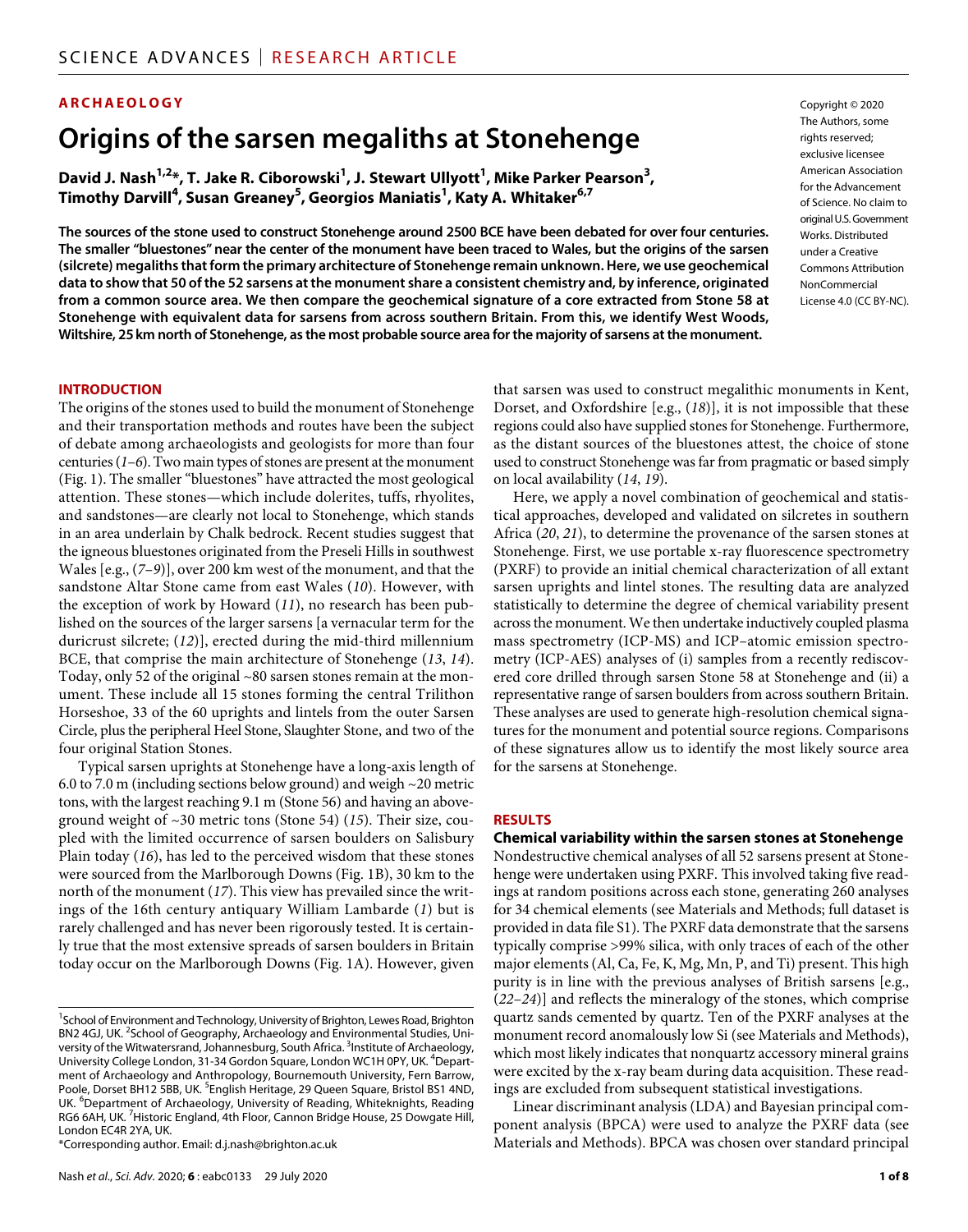## SCIENCE ADVANCES | RESEARCH ARTICLE



Fig. 1. Stonehenge in context. (A) Distribution of silcrete boulders across southern Britain, including sarsens and conglomeratic variants known as puddingstone [data from (*16*, *22*, *28*, *46*, *47*)]. (**B**) Sampling sites and topography in the Stonehenge-Avebury area [areas in pale gray at 100 to 175 m above sea level (asl), and those in dark gray at 175 to 270 m asl], along with proposed transportation routes for the sarsen stones. (**C**) Plan of Stonehenge showing the area of the monument enclosed by earthworks plus numbered peripheral sarsen stones. (**D**) Detail of the main Stonehenge monument showing the remaining bluestones and numbered sarsen stones.

component analysis (PCA) as the latter has limited utility for zeroinflated or incomplete datasets (*25*), both common issues in geochemical studies where many elements are at such low concentrations that they fluctuate close to or below instrumental detection limits. For all statistical analyses, data for the following elements were omitted—Si, Ca, and Fe [to avoid potential anomalies caused by the

introduction of iron and replacement of Si by Ca during late-stage diagenesis and subaerial weathering; (*23*)], and Co, Cd, Se, Sb, and Sn (which were below detection limits in all PXRF readings).

Exploratory LDA models indicate significant clustering of the PXRF data (model accuracy, ~0.25), with most analyses falling within a single cluster (Fig. 2A). We define a sarsen as being statistically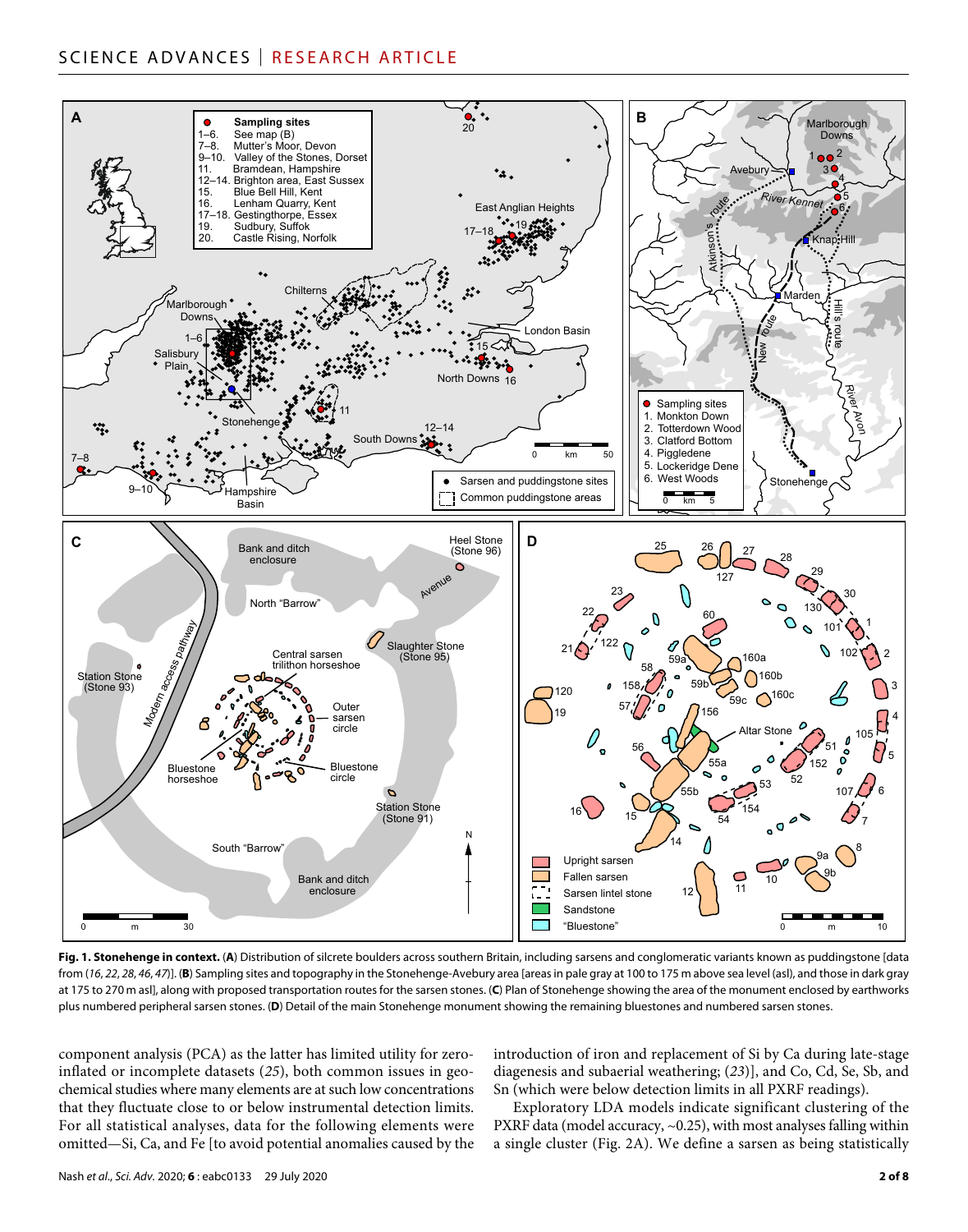

**Fig. 2. Results of the statistical analysis of PXRF data from all 52 sarsen stones at Stonehenge.** (**A**) Results of linear discriminant analysis and (**B**) Bayesian principal component analysis. LD1, linear discriminant 1; PC1, principal component 1. Only selected sarsens discussed in the text are highlighted in each graphic. Covariance of the first six principal components from the BPCA is shown in fig. S1, with the respective element loadings in table S1 (see figs. S2 and S3 for BPCA results for other stones, and figs. S4 and S5 for BPCA results according to the main structural components at the monument). Ellipsoids indicate the 95% normal confidence ellipses.

different from this cluster only where all individual PXRF analyses for the stone fall beyond the 95% confidence ellipsoid. Using this criterion, three sarsens—upright 26 and lintels 156 and 160—can be identified as chemically distinct from the rest of the monument.

The LDA results are supported by the outcomes of the BPCA (Fig. 2B). The BPCA model performs very well in terms of explaining the variability of the PXRF dataset (PC1 to PC2,  $R^2 = 0.95$ ; covariance of the first six principal components is shown in fig. S1, with respective element loadings in table S1). Here, the majority of analyses, including those from lintel 156, fall within a well-defined cluster enclosed by an approximately circular loading. All analyses of upright 26 and lintel 160 fall beyond the 95% confidence limit. Results for other sarsens are presented in fig. S2 (Stones 1 to 30) and fig. S3 (Stones 51 to 158). The BPCA results further indicate no geochemical difference between the separate structural elements of Stonehenge (i.e., the Trilithon Horseshoe, Sarsen Circle, and peripheral stones; fig. S4) nor between sarsen uprights and lintel stones (fig. S5).

In summary, the results of LDA and BPCA show that 50 of the 52 remaining sarsens at Stonehenge share a similar geochemistry. Upright 26 and lintel 160 have distinctly different chemistries, both from each other and from the rest of the sarsens at the monument. While exploratory LDA results suggest that lintel 156 may also have a different chemistry, the more statistically powerful, unsupervised BPCA method indicates that the chemistry of this stone is instead closer to that of most other sarsens at Stonehenge.

#### **Chemical composition of sarsen Stone 58 at Stonehenge**

During a restoration program at Stonehenge in 1958, three sarsen stones that fell in 1797 were reerected (uprights 57 and 58 and lintel 158 from the Trilithon Horseshoe; Fig. 1D). Details of the conservation work are provided in two unpublished reports held in the Ministry of Works registry archive (Registry Files AA 71786/2R Part 2,9 and Part 2,16). In the course of this work, longitudinal fractures were noted through Stone 58. After reerection, to conserve the integrity of the upright, three horizontal holes were drilled through the full thickness of the stone by Van Moppes (Diamond Tools) Ltd. of Basingstoke (UK). Metal ties were inserted into these holes and secured using recessed metal bolt heads, with the holes at the surface of the upright filled using plugs of sarsen.

The drill cores from Stone 58 were assumed "lost." However, in 2018, one complete (1.08 m long, 25-mm diameter) but fragmented core was returned to the United Kingdom from the United States by Robert Phillips, a former employee of Van Moppes who was on-site during the drilling operations. Following publicity generated by the return of this core (referred to here as the "Phillips' Core"), a 0.18-m section of a second core was located at the Salisbury Museum in 2019. The whereabouts of the third core and the remainder of the second core are currently unknown.

With permission from English Heritage, a 67-mm-long section of the Phillips' Core (from between 0.29 and 0.36 m along the core length) was sampled. This involved cutting the core fragment in half lengthways, with one semicylinder retained by English Heritage and the other cut into three equal-sized samples for petrological, mineralogical, and geochemical investigations; these included highresolution whole-rock ICP-MS and ICP-AES analyses (see Materials and Methods; full dataset is provided in data file S1).

The statistical results in Fig. 2 indicate that Stone 58 falls near the centers of the main clusters identified by both LDA and BPCA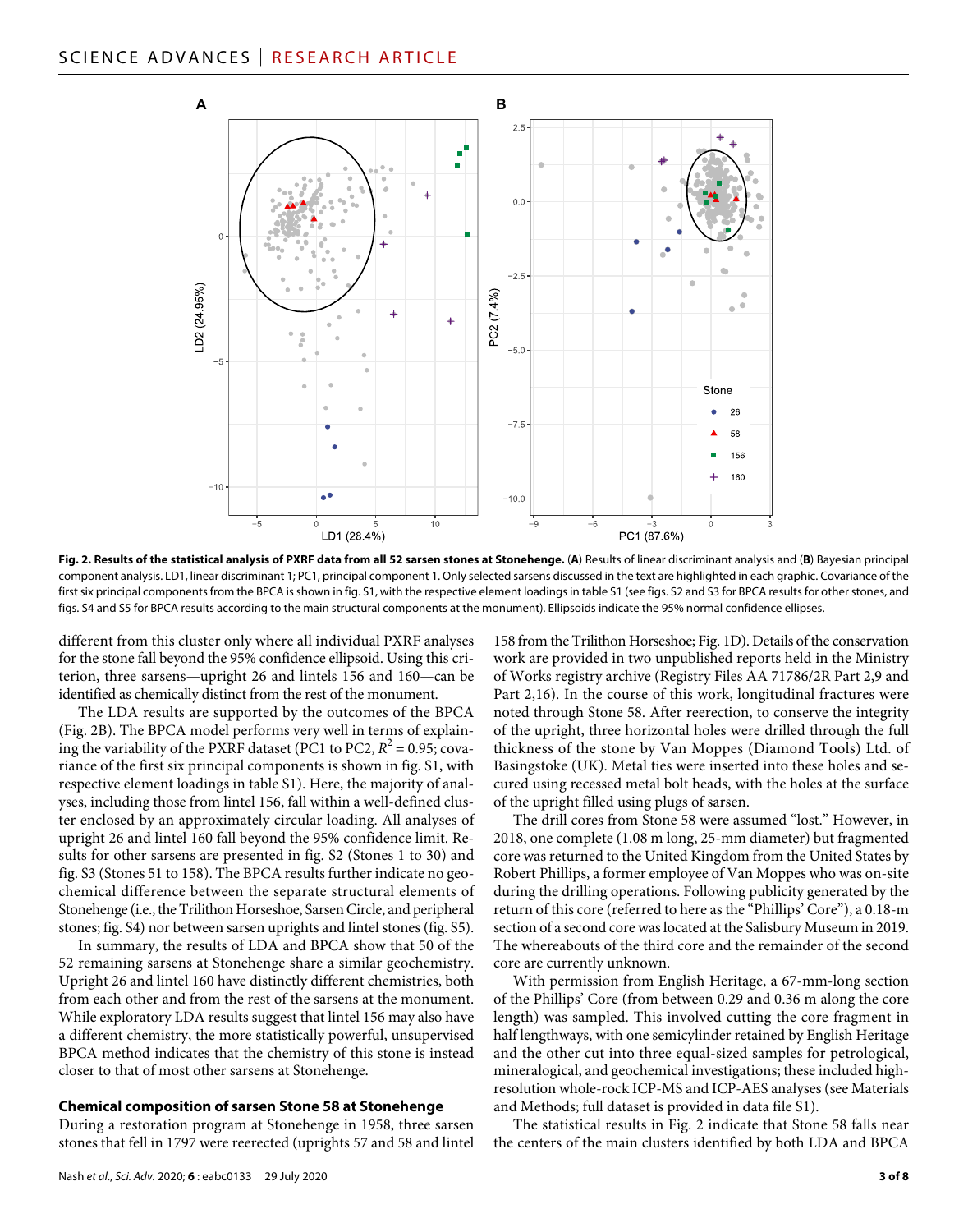analyses. By inference, the ICP-MS/-AES data from this stone can therefore be considered as chemically representative of the majority of sarsens at Stonehenge. Under standard major element rock classification schemes (*26*), the Phillips' Core samples would be considered as quartz arenites. The ICP-MS/-AES data show that Stone 58 is silica rich  $[\text{SiO}_2 \geq 99.7$  weight % (wt %)], with very little variation in major element chemistry (0.05 to 0.06 wt %  $Al_2O_3$ , 0.01 wt % CaO, 0.09 to 0.12 wt % Fe<sub>2</sub>O<sub>3</sub>, and 0.06 wt % TiO<sub>2</sub>). The remaining major element oxides (Na<sub>2</sub>O, MgO, K<sub>2</sub>O, MnO, and P<sub>2</sub>O<sub>5</sub>) are at or below instrumental detection limit (0.01 wt %) in each of the three samples. The consistency between the ICP-MS/-AES and PXRF major element data for Stone 58 is self-supporting.

#### **Comparison ofthe chemistry of Stone 58 with potential source areas**

Sarsen stone is not found as a continuous geological stratum in southern Britain. Rather, it most likely formed as patchy groundwater silcrete lenses within areas of sandy sediment (*23*) and, following erosion and local transport by geomorphological processes (*27*), now occurs as unevenly distributed scatters of boulders resting mainly on the Chalk (Fig. 1A) (*22*, *28*). The original thickness of each sarsen deposit is unknown. However, the dimensions of the largest megaliths at Stonehenge and Avebury (Fig. 1B) indicate that the thickness of some silcrete lenses must have exceeded 1.5 m (*14*). Similarly, little is known about the original extent of sarsen deposits. Prehistoric and later stoneworkers used sarsen for structures including prehistoric monuments, Roman villas, medieval churches, and farm buildings, and in road construction (*29*). The long-axis length of surviving boulders rarely exceeds 4.0 to 5.0 m (*22*), and none reaches the size of the Stonehenge megaliths.

Despite historical extraction, it is still possible to identify the most likely provenance of the sarsens at Stonehenge by using a geochemical fingerprinting approach to characterize the chemistry of remaining boulder scatters. Sarsens in southern Britain developed through the silicification of a range of sedimentary units (*22*), including various sandy Paleogene formations and, in Norfolk, the Cretaceous Greensand. These formations have been shown to exhibit distinctive and regionally variable heavy mineral assemblages [e.g., (*30*)]. By inference from silcrete provenancing studies in southern Africa (*20*, *21*) and Australia (*31*), this should mean that the remaining sarsens in different areas will exhibit different inherited heavy mineral assemblages and, hence, different chemistries.

To assess the chemical variability within British sarsens, we sampled boulders (with landowner permission) in 20 representative areas of sarsen concentration. This included sites from Devon in the west to Norfolk in the east (Fig. 1 and table S2). Areas dominated by conglomeratic silcrete (locally called "puddingstone") were not sampled, as this material is not present at Stonehenge. Greatest attention was paid to Wiltshire, with six areas sampled in the Marlborough Downs alone; these include three on the highest points of the Downs (sites 1, 2, and 6 in Fig. 1B) and three lower-lying "sarsen trains" within chalk dry valleys (sites 3 to 5). Stones at each site were selected at random, and three ~100-g samples of sarsen were collected using a geological hammer and chisel. Each of these samples was analyzed by ICP-MS/-AES using the same analytical protocol as applied to the Phillips' Core samples from Stonehenge (see data file S1 for full dataset).

Like the Phillips' Core samples, the geochemistry of the sarsens in different areas of Britain is dominated by silica and therefore records very little variability in the major elements. However, differences in trace element geochemistry, controlled by the nonquartz mineralogy of the stone, can be identified. To quantify these differences, we calculated Zr-normalized trace element ratios to produce geochemical signatures for each of the 20 sarsen sampling areas (see Materials and Methods). Data for individual trace elements were used only if that element (i) is normally immobile in near-surface weathering environments (*32*, *33*), (ii) was measured with an instrumental precision of 1 part per million (ppm) or better, and (iii) was recorded at or above detection limits in at least two of the three analyses per site. The resulting signatures (Fig. 3) reflect both withinsite chemical variability and instrumental uncertainty.

To determine the most likely source area for Stone 58 (and hence the majority of the Stonehenge sarsens), we compared the median immobile trace element signature for the Phillips' Core with the 20 site-specific geochemical signatures (Fig. 3). In semianalogous geochemical studies [e.g., (*34*)], the typical approach used to "match" chemical fingerprints relies on simple visual comparison of the shape of the trace element signatures of potentially cogenetic rocks to prove provenance. In the case of Stonehenge, such a simple comparison is insufficient, given the subtle differences in trace element chemistry between some of the potential source areas.

For there to be a permissible match between the immobile trace element signature for Stone 58 and a potential source area, we argue that all the trace element ratios for the Phillips' Core must lie within the limits of instrumental uncertainty of that area. As shown in Fig. 3, the geochemical signature for the Phillips' Core exhibits a poor match for all sites beyond the Marlborough Downs (sites 7 to 20 on Fig. 1), with disparities evident for two or more of the 21 trace element ratios calculated for each site. It is therefore highly unlikely that Stone 58 was sourced from these areas. On the same basis, we can discount five of the six sampling localities within the Marlborough Downs (sites 1 to 5) as potential sources; this includes Piggledene, identified previously as an unlikely source region on the basis of heavy mineral analyses (*11*).

The remaining site, West Woods, in the southeast Marlborough Downs, yields permissible matches for all median immobile trace element ratios from the Phillips' Core; this includes Pr/Zr, U/Zr, and La/Zr, which fall within instrumental uncertainty. We can therefore conclude that, based on our data, Stone 58 and, hence, the majority of the sarsens used to construct Stonehenge were most likely sourced from the vicinity of West Woods. Archaeological investigations and further detailed sampling of sarsens from West Woods and surrounding areas are now required to more tightly constrain the precise source area(s) and identify prehistoric sarsen extraction pits.

#### **DISCUSSION**

Overlooking the Kennet Valley to the north, West Woods covers a ~6-km<sup>2</sup> area and comprises a plateau rising to 220 m above sea level that is dissected by two narrow valleys. The area once contained a dense concentration of sarsens, including a sarsen train mapped by the Ordnance Survey as recently as 1924. Most of the stones were broken up and removed from the mid-19th century onward. However, many large boulders remain, both in valleys and on high ground, and sarsen extraction pits are common, particularly in the northern woodland (*35*, *36*). West Woods lies within a concentration of Early Neolithic activity, being close to Avebury, numerous long barrows, and the causewayed enclosure at Knap Hill (*37*).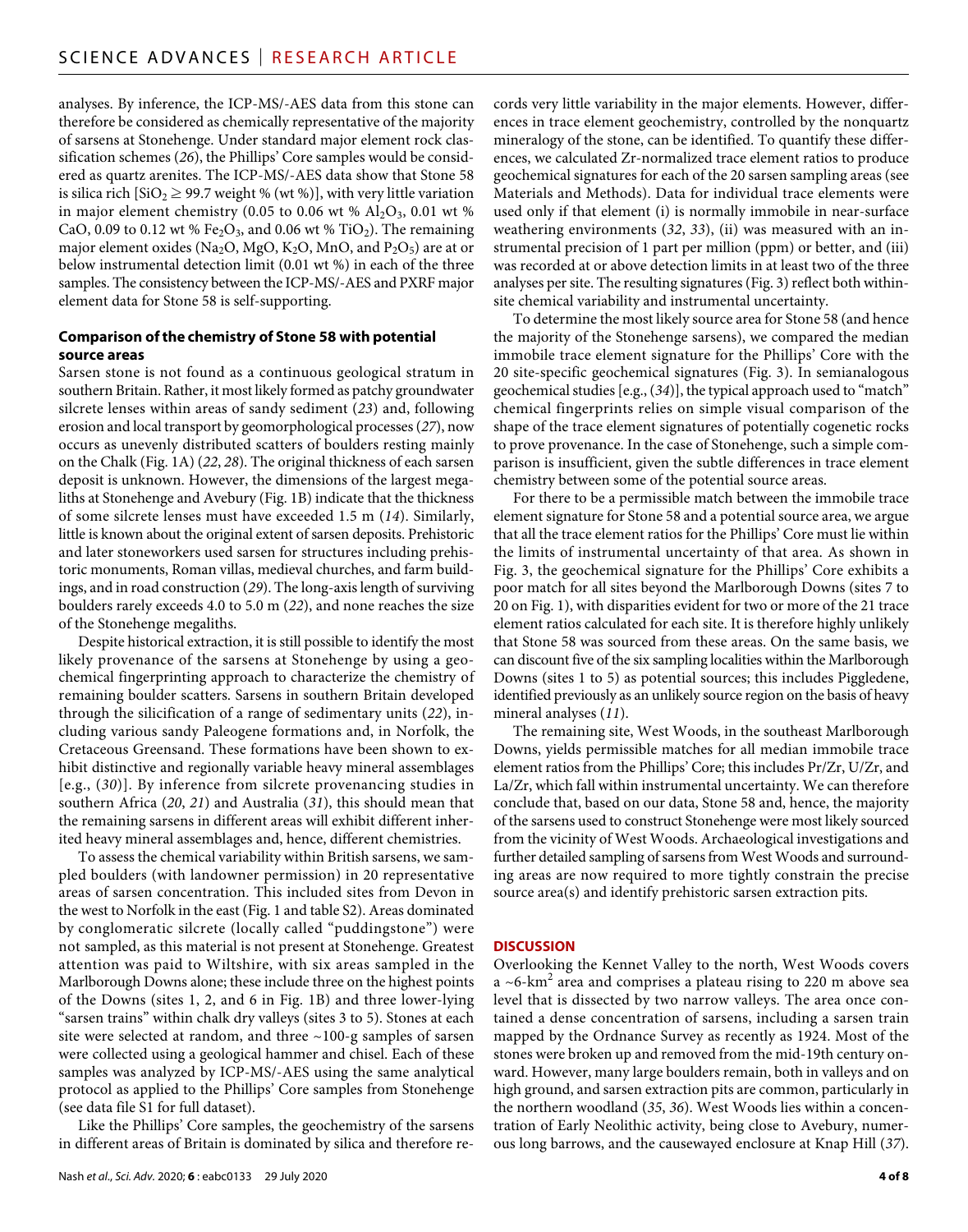

**Fig. 3. Zr-normalized immobile trace element ratio data for 20 sarsen localities across southern Britain and the Phillips' Core from Stone 58 at Stonehenge.** Data ranges for each of the sarsen localities are indicated by the pink shaded region on each plot. The upper (lower) boundary for each area is defined by the maximum (minimum) Zr-normalized ratio calculated for each element plus (minus) 3 SD of instrumental uncertainty. The solid black line is the median value for each Zr-normalized ratio from the three analyses of the Phillips' Core. The maximum (minimum) error bars represent plus (minus) 3 SD of instrumental uncertainty.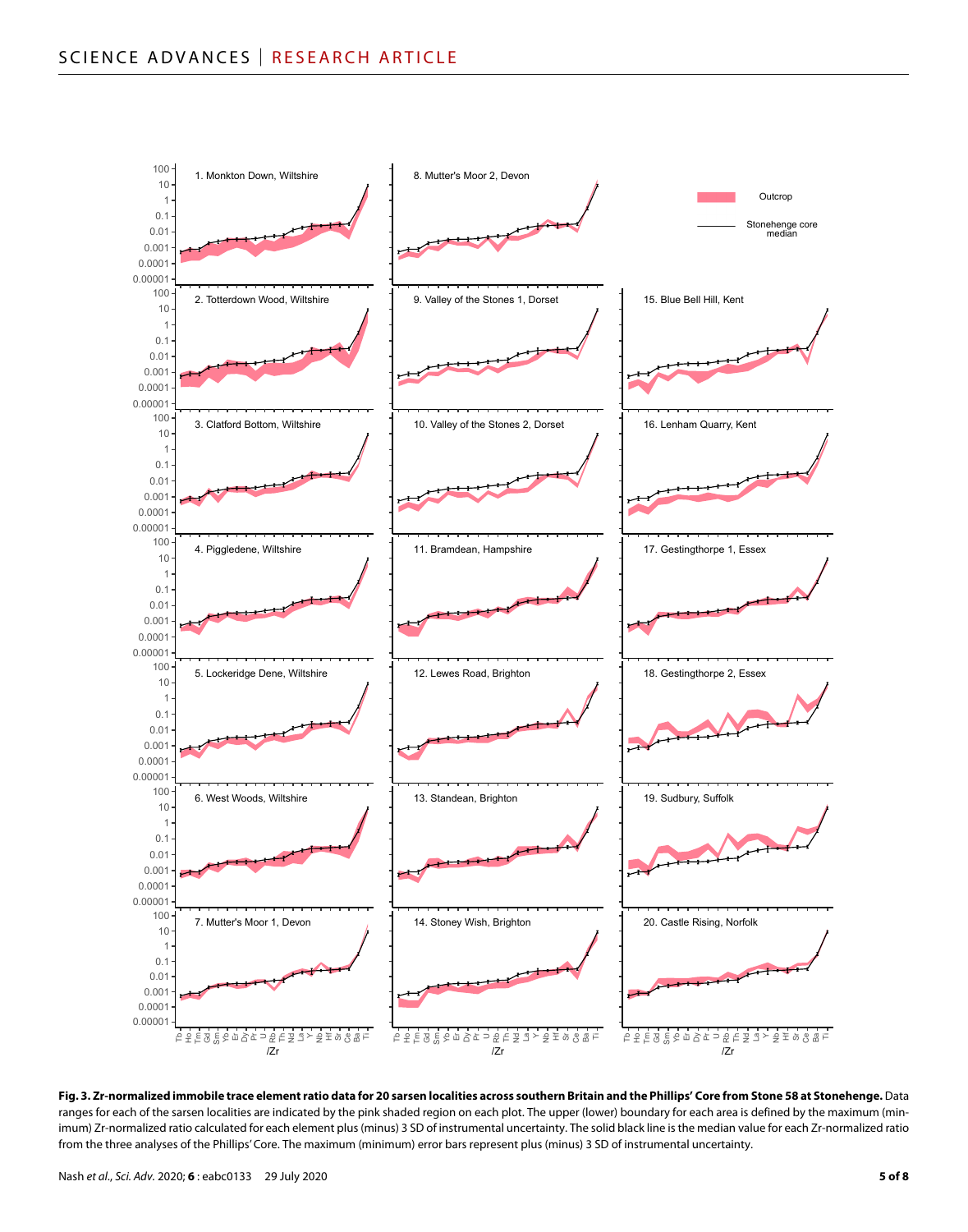Evidence of Mesolithic through Iron Age occupation has been recorded in the area, including a 40-m-long Early Neolithic chambered long barrow, sarsen standing stones, a sarsen *polissoir* used to sharpen stone axes, and prehistoric fields where now-wooded ground was previously open, cultivated land (*36*, *38*, *39*).

Why, in a region with the greatest density of extant sarsen stones in Britain (Fig. 1A), West Woods was selected as the primary source for the Stonehenge sarsens is unclear. Its significance most likely derives from the size and quality of the stones present there, making the area an important location for Neolithic people (*37*). Its topographic position on high ground south of the Kennet and its relative proximity to Salisbury Plain would also have made it an efficient place from which to obtain the sarsens. West Woods is located  $\sim$ 3 km south of the area where the majority of antiquaries and archaeologists have looked for Stonehenge's sarsen quarries [e.g.,  $(14, 40)$ ] and, thus, lies slightly closer to the monument at  $\sim$ 25 km in a direct line. Only the antiquary John Aubrey had previously postulated a link between "Overton Wood," probably a former name of West Woods, and Stonehenge (*41*).

The identification of a single source area for the majority of the sarsens at Stonehenge and the chemical consistency across the different structural components of the monument support previous suggestions that the stones were all erected at much the same time [around 2500 BCE, during the monument's second stage of construction; (*13*)]. It had been proposed, based on its large size and undressed nature, that the Heel Stone (Stone 96) was a natural sarsen from the immediate vicinity of Stonehenge that was erected early in the history of the monument (*13*). Our PXRF data, however, show that Stone 96 has a similar chemical composition to most other sarsens at Stonehenge, which suggests that it, too, was brought from West Woods.

Our results further help to constrain the most likely route along which the sarsens were transported to Stonehenge. Atkinson (*42*) chose a route that headed southwest from a source area near Avebury and then south toward Salisbury Plain, while Hill (*5*) proposed an alternative route along the River Avon (Fig. 1B). A more recent reappraisal (*43*) used an origin north of the River Kennet, a crossing of the river at Clatford, and then a journey northwest of West Woods, down into the Vale of Pewsey beside Knap Hill, across the River Avon at Marden and then southward to climb the scarp slope of Salisbury Plain at its most gentle incline. Atkinson's route can now be dismissed. However, as our sarsen samples were collected from the western side of West Woods, a route from West Woods via Knap Hill could be appropriate (Fig. 1B). If stones were also sourced from the eastern woods, then an alternative route might run 2 km to the east, along what is now the White Horse Trail, dropping down to the Vale of Pewsey, and then along the River Avon close to Hill's proposed route.

Why Stones 26 and 160 were obtained from different source areas from the other sarsens at Stonehenge is intriguing. Both lie at the northernmost points of their respective arrays: Stone 26 is the northernmost upright of the Sarsen Circle, and Stone 160 the lintel of the northernmost trilithon. While this could be coincidental, one possibility is that their presence marks out the work of different builder communities who chose to source their materials from a different part of the landscape. A similar theory has been proposed for the digging of separate segments of the surrounding ditch at Stonehenge (*43*). We cannot discount the possibility that Stones 26 and 160 were sourced relatively close to the monument site. However, ICP-MS/-AES

analyses from these stones and sarsen samples from locations closer to Stonehenge are required to confirm or refute this. It is possible that some of the ~28 stones missing from the Sarsen Circle and peripheral settings were also derived from these different source areas, but we will probably never know.

#### **MATERIALS AND METHODS**

#### **Method used for PXRF analysis**

PXRF analyses of each of the 52 extant sarsen stones at Stonehenge were undertaken using an Olympus Innov-X Delta Professional Portable XRF device. The model operates at 40 kV, is equipped with an Rh anode 4-W x-ray tube, and uses a Silicon Drift Detector. The "Geochem" mode, which captures Mg, Al, Si, P, S, K, Ca, Ti, V, Cr, Mn, Fe, Co, Ni, Cu, Zn, As, Se, Rb, Sr., Y, Zr, Nb, Mo, Ag, Cd, Sn, Sb, W, Hg, Pb, Bi, U, and Th, was used for all analyses. The instrument has a detector window approximately 20 mm in diameter, while the x-ray source excites a target circle with a 3-mm diameter.

PXRF analyses of standing and fallen sarsen uprights and fallen lintel stones (see Fig. 1D) were undertaken by authors D.J.N. and T.J.R.C. from ground level. Analyses of the nine in situ sarsen lintel stones were undertaken by T.J.R.C. from a mobile scaffold tower provided courtesy of English Heritage. Five points that were as flat as possible and free of lichen cover were selected on the surface of each sarsen stone. Each point was analyzed for 120 s of total exposure. The device was positioned such that the PXRF detector window was completely covered by the stone. At the start/end of analyses and after every 15 analyses (i.e., three stones), a calibration check was made against a 316 Stainless Steel Calibration Check Reference Coin to ensure accuracy and consistency of the results. All data were processed in Microsoft Excel. The full PXRF dataset for this investigation is available in Worksheet 1 of data file S1.

#### **Method used forICP-MS and ICP-AES analyses**

Three subsamples of sarsen from the Phillips' Core plus three samples from each of the 20 sarsen localities across southern Britain (Fig. 1) were processed and analyzed by ALS Minerals (Seville, Spain). Any weathered outer surface material present on the 20 field samples was removed using a rock saw before dispatch to Spain. In Spain, each sample/subsample was first crushed using a hardened steel jaw crusher such that >70% of the resulting fragments passed through a 2-mm screen size (ALS Geochemistry preparation package CRU-31). The crushed samples were then powdered in an agate ball mill such that >85% passed a 75-µm screen size (ALS Geochemistry package PUL-42). Major and minor oxides were analyzed by lithium metaborate fusion digestion and ICP-AES (ALS Geochemistry method ME-ICP06). Trace elements, including rare earth elements, were determined using lithium metaborate fusion digestion and ICP-MS (ALS Geochemistry method ME-MS81). As, Bi, Hg, In, Re, Sb, Se, and Te were determined by aqua regia digestion, followed by ICP-MS (ALS Geochemistry method ME-MS42). Ag, Cd, Co, Cu, Li, Mo, Ni, Pb, Sc, and Zn were determined by four-acid digestion and ICP-AES (ALS Geochemistry method ME-4ACD81).

In all cases, ICP-MS analyses were conducted using an Elan 9000 instrument and ICP-AES analyses using a Varian 700 Series instrument. Total C and S were analyzed by Leco induction furnace and Leco sulfur analyzer (ALS Geochemistry methods C-IR07 and S-IR08, respectively). Loss on ignition (LOI) was calculated following ignition of sample powders at 1000°C (ALS Geochemistry method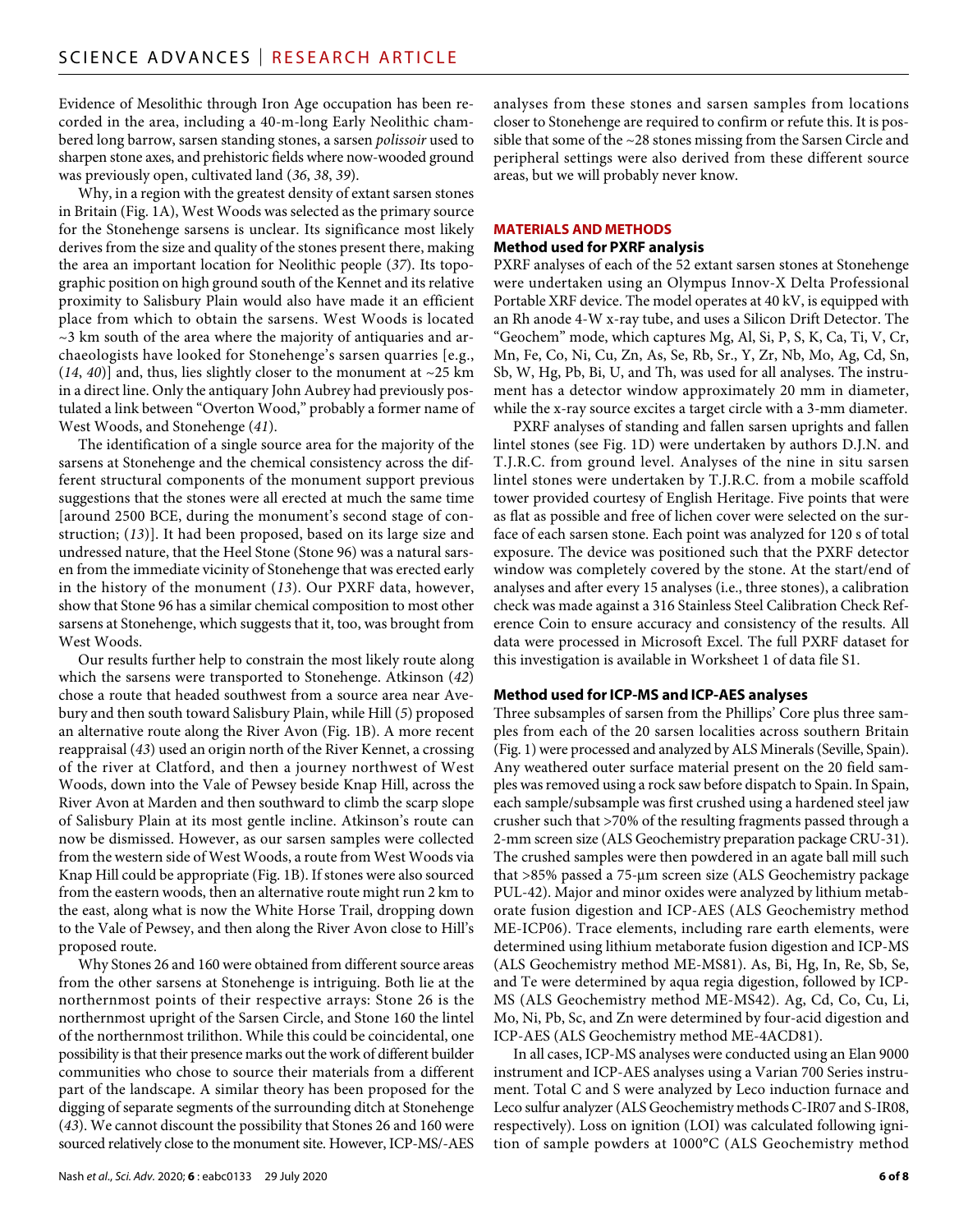OA-GRA05). The full ICP-MS and ICP-AES data for this investigation, including Certified Reference Materials (CRMs) and blank and repeat analyses, are available in Worksheets 2 and 3 of data file S1.

#### **Generation of Zr-normalized trace element ratios from ICP-MS/-AES data**

To generate the geochemical signatures presented in Fig. 3, we use ICP-MS/-AES data only for trace elements that (i) are normally immobile in near-surface weathering environments, (ii) were measured with an instrumental precision of 1 ppm or better, and (iii) were recorded at or above detection limits in at least two of the three analyses per site. These trace elements are Ba, Ce, Dy, Er, Gd, Hf, Ho, La, Nb, Nd, Pr, Rb, Sm, Sr, Tb, Th, Ti, Tm, U, Y, and Yb.

For all samples, the concentrations (ppm) of the listed elements were each divided by the concentration (ppm) of Zr for the same sample to yield a set of unitless Zr-normalized trace element ratios. The Zr-normalized trace element ratios for the three samples from each site define maximum, median, and minimum values for that site. An equivalent set of Zr-normalized trace element ratios was calculated for the three samples from the Phillips' Core (SHCORE1 to 3), with the median values used to define the solid black line in Fig. 3.

During the acquisition of geochemical data, four separate CRMs were analyzed by ALS Minerals in the sample batch pursuant to the ICP-MS and ICP-AES data presented here. The GRE-3 and SY-4 CRMs were analyzed twice each, while OREAS-122 and REE-1 were both analyzed five times. The results of these 14 CRM analyses and the published values for the four CRMs are shown in Worksheet 3 of data file S1.

The differences between the published CRM values and our 14 CRM analyses were used to plot the *y* axis error bars for the Phillips' Core and define the compositional range for each of the 20 sarsen sampling areas shown in Fig. 3. To do this, the percentage difference in trace element concentration between the published values and our analyses was calculated for each CRM to give a measure of analytical uncertainty (%) for each element. We then summed the analytical uncertainty (%) for each element and the analytical uncertainty (%) for Zr to give the analytical uncertainty (%) for each Zr-normalized trace element ratio. The SD  $(\sigma)$  in analytical uncertainty (%) for each Zr-normalized trace element ratio was then calculated from the resulting data. To define the maximum (minimum) errors bars for the Phillips' Core, three times this percentage value was added to (subtracted from) each median Zr-normalized trace element ratio. To define the compositional range for each of the 20 sarsen sampling areas, three times this percentage value was added to (subtracted from) the maximum (minimum) Zr-normalized trace element ratio derived for each site. The resulting values define the upper and lower boundaries for the shaded regions for each site shown in Fig. 3. The full workings for the derivation of analytical uncertainty are shown in Worksheet 4 of data file S1.

#### **Statistical analysis**

Both LDA and BPCA are commonly used dimensionality reduction techniques. These techniques were applied to 250 of the 260 individual PXRF readings from Stonehenge. Ten readings were excluded as they contained anomalously low (<75%) Si once the PXRF data had been normalized to 100% to remove the light element fraction (data file S1). Only the following 26 elements from the PXRF dataset were included in the statistical analyses: Mg, Al, P, S, K, Ti, V, Cr, Mn, Ni, Cu, Zn, As, Rb, Sr, Y, Zr, Nb, Mo, Ag, W, Hg, Pb, Bi, Th,

and U. Where any element was recorded at below detection limits ("ND" in data file S1), it was treated as an unknown value. Si, Ca, and Fe were excluded to avoid potential anomalies caused by the introduction of iron and replacement of Si by Ca during late-stage diagenesis and subaerial weathering. Co, Cd, Se, Sb, and Sn were below detection limits in all PXRF readings; as such, these elements cannot be used as discriminatory variables and were also excluded.

LDA was applied to the PXRF dataset using the R statistical suite (*44*) and specifically the default lda() function. For the analysis, PXRF readings were grouped by stone. Eighty percent of the dataset was used for training. Results are presented in Fig. 2A. While showing clear clustering, the LDA model has limited interpretational value, as the first two discriminant functions combined explain <60% of the variance in the dataset. As such, no further breakdown of LDA results is presented.

BPCA was applied to the PXRF dataset using the pcaMethods R package (*45*). BPCA was selected over standard PCA on the basis that the technique can handle >10% of unknown values in a dataset; the pcaMethods R package was specifically developed for treating incomplete datasets. The results of BPCA (Fig. 2B) explain 95% of the dataset between the first two principal components. The covariance between the first six principal components is shown in fig. S1, and the element loadings for each of these principal components are shown in table S2. BPCA performs an automated calculation for dimensionality.

#### **SUPPLEMENTARY MATERIALS**

Supplementary material for this article is available at [http://advances.sciencemag.org/cgi/](http://advances.sciencemag.org/cgi/content/full/6/30/eabc0133/DC1) [content/full/6/30/eabc0133/DC1](http://advances.sciencemag.org/cgi/content/full/6/30/eabc0133/DC1)

#### **REFERENCES AND NOTES**

- 1. W. Lambarde, *Dictionarium Angliae Topographicum et Historicum: An Alphabetical Description of the Chief Places in England and Wales; with an Account of the Most Memorable Events Which Have Distinguish'd Them* (F. Gyles, London, 1730).
- 2. W. Stukeley, *Stonehenge a Temple Restr'd to the British Druids* (W. Innys and R. Manby, London, 1740).
- 3. W. Gowland, J. W. Judd, III.—Recent excavations at Stonehenge. *Archaeologia* **58**, 37–118 (1902).
- 4. H. H. Thomas, The source of the stones of Stonehenge. *Antiquaries J.* **3**, 239–260 (1923).
- 5. P. A. Hill, The sarsens of Stonehenge: The problem of their transportation. *Geogr. J.* **127**, 488–492 (1961).
- 6. G. A. Kellaway, Glaciation and the stones of Stonehenge. *Nature* **232**, 30–35 (1971).
- 7. R. E. Bevins, R. A. Ixer, N. J. G. Pearce, Carn Goedog is the likely major source of Stonehenge doleritic bluestones: Evidence based on compatible element geochemistry and Principal Component Analysis. *J. Arch. Sci.* **42**, 179–193 (2014).
- 8. T. Darvill, G. Wainwright, Beyond Stonehenge: Carn Menyn Quarry and the origin and date of bluestone extraction in the Preseli Hills of south-west Wales. Antiquity 88, 1099–1114 (2014).
- 9. M. Parker Pearson, J. Pollard, C. Richards, K. Welham, C. Casswell, C. French, D. Schlee, D. Shaw, E. Simmons, A. Stanford, R. E. Bevins, R. A. Ixer, Megalith quarries for Stonehenge's bluestones. *Antiquity* **93**, 45–62 (2019).
- 10. R. Ixer, R. Bevins, D. Pirrie, P. Turner, M. Power, No provenance is better than wrong provenance: Milford Haven and the Stonehenge sandstones. *Wilts. Arch. Nat. Hist. Soc. Mag.* **113**, 1–15 (2020).
- 11. H. Howard, A petrological study of the rock specimens from excavations at Stonehenge, 1979–1980, inOn the road to Stonehenge: Report on the investigations beside the A344 in 1968, 1979 and 1980, by M.W. Pitts. *Proc. Prehist. Soc.* **48**, 104–124 (1982).
- 12. D. J. Nash, J. S. Ullyott, Silcrete, in *Geochemical Sediments and Landscapes*, D. J. Nash, S. J. McLaren, Eds. (Blackwell, Oxford, 2007), pp. 95–143.
- 13. T. Darvill, P. Marshall, M. Parker Pearson, G. Wainwright, Stonehenge remodelled. *Antiquity* **86**, 1021–1040 (2012).
- 14. M. Parker Pearson, The sarsen stones of Stonehenge. *Proc. Geol. Assoc.* **127**, 363–369 (2016).
- 15. M. Abbott, H. Anderson-Whymark, *Stonehenge Laser Scan: Archaeological Analysis Report* (English Heritage Research Report 32-2012, Swindon, 2012).